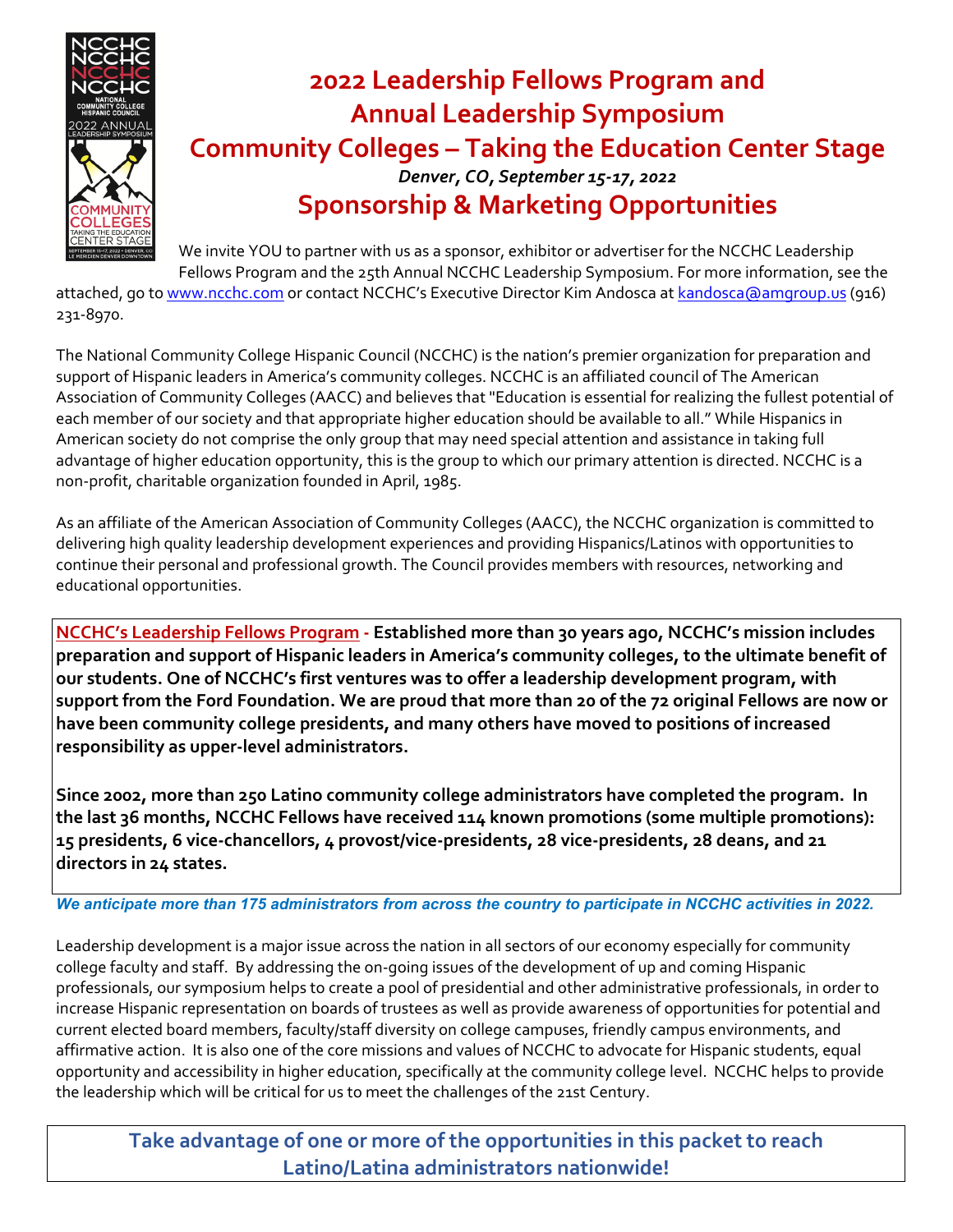## *Sponsor Levels and Benefits at a Glance*

|                                                   | Corporate                       | Presenting                   | Platinum                      | Gold                      | Silver       | <b>Bronze</b>  | <b>Break</b> |
|---------------------------------------------------|---------------------------------|------------------------------|-------------------------------|---------------------------|--------------|----------------|--------------|
|                                                   | \$15,000                        | \$10,000                     | \$5,000                       | \$2,500                   | \$1,500      | \$750          | \$350        |
| Will have priority                                | X                               | X                            |                               |                           |              |                |              |
| consideration for<br>Symposium or Fellows         |                                 |                              |                               |                           |              |                |              |
| Program Presentation                              |                                 |                              |                               |                           |              |                |              |
| May provide banner for                            | $\pmb{\times}$                  | $\times$                     |                               |                           |              |                |              |
| registration area                                 |                                 |                              |                               |                           |              |                |              |
| May provide a company                             | X                               | $\mathsf{X}$                 | X                             | $\times$                  | $\times$     | $\pmb{\times}$ |              |
| collateral piece for each                         |                                 |                              |                               |                           |              |                |              |
| tote bag                                          |                                 |                              |                               |                           |              |                |              |
| Number of                                         | 5                               | 3                            | $\overline{2}$                | $\mathbf{1}$              |              |                |              |
| complimentary                                     |                                 |                              |                               |                           |              |                |              |
| conference registrations                          |                                 |                              |                               |                           |              |                |              |
| included                                          |                                 |                              |                               |                           |              |                |              |
| Table top (6' x 30"                               | X                               | $\times$                     | X                             | $\boldsymbol{\mathsf{X}}$ | $\times$     | $\pmb{\times}$ |              |
| surface) exhibit space                            | Plus room for                   | Plus room for                | Plus room for                 |                           |              |                |              |
| included                                          | standing display                | standing display<br>X        | standing display              | $\pmb{\times}$            | $\mathsf X$  |                |              |
| Representative will be<br>introduced at a general | Χ<br>Opp to speak for 5         | Opp to speak for             | X                             |                           |              |                |              |
| session                                           | minutes                         | 5 minutes                    | Opp to speak for 5<br>minutes |                           |              |                |              |
| Will receive a post                               | Χ                               | X                            | X                             | $\boldsymbol{\mathsf{X}}$ | $\mathsf X$  | $\pmb{\times}$ |              |
| conference listing of                             |                                 |                              |                               |                           |              |                |              |
| attendees and a printed                           |                                 |                              |                               |                           |              |                |              |
| on-site list                                      |                                 |                              |                               |                           |              |                |              |
| Logo will be included on                          | X                               | $\mathsf{X}$                 |                               |                           |              |                |              |
|                                                   | Event signage,                  | notepad/ other               |                               |                           |              |                |              |
|                                                   | on tote bag/other               | and in 1 issue of            |                               |                           |              |                |              |
|                                                   | & in<br>3 issues of Vision      | Vision<br>newsletter         |                               |                           |              |                |              |
|                                                   | newsletter                      |                              |                               |                           |              |                |              |
| May submit a                                      | Full page (inside               | Full page                    | Full page                     | Full page                 | Half page    |                |              |
| complimentary program                             | front cover; color)             | (inside back cover           | (premium                      |                           |              |                |              |
| book ad by deadline                               |                                 | or ctr pg; color)            | placement)                    |                           |              |                |              |
| Will be identified as a                           | X                               | X                            |                               |                           |              |                |              |
| reception host                                    | Welcome                         | Awards                       |                               |                           |              |                |              |
| Will be recognized in                             | X                               | X                            | $\pmb{\times}$                | $\pmb{\times}$            | $\mathsf X$  | X              | X            |
| program book on a                                 | Logo on cover and               | Logo on cover                | Logo on cover                 |                           |              |                |              |
| sponsor thank you page                            | listing as<br>corporate sponsor | and listing as<br>presenting |                               |                           |              |                |              |
| and in listings                                   | on all materials                | sponsor on all               |                               |                           |              |                |              |
|                                                   |                                 | materials                    |                               |                           |              |                |              |
| Logo will be featured on                          | X                               | X                            | X                             | $\times$                  | $\mathsf{X}$ | $\mathsf{X}$   | $\mathsf{X}$ |
| NCCHC signage at                                  | Title sponsor of a              | Title sponsor of a           | Title sponsor of a            | Title sponsor of a        |              |                |              |
| sponsored event                                   | general session                 | general session              | general session               | general session           |              |                |              |
| Company name will be                              | X                               | X                            | X                             | X                         | $\times$     | $\pmb{\times}$ |              |
| listed on website,                                |                                 |                              |                               |                           |              |                |              |
| symposium page for a<br>minimum of 3 months       |                                 |                              |                               |                           |              |                |              |
| Company logo and                                  | $\pmb{\times}$                  | $\mathsf{X}$                 | $\overline{X}$                | $\overline{X}$            |              |                |              |
| website link will be                              |                                 |                              |                               |                           |              |                |              |
| included on website                               |                                 |                              |                               |                           |              |                |              |
| home page for six                                 |                                 |                              |                               |                           |              |                |              |
| months                                            |                                 |                              |                               |                           |              |                |              |

## **Symposium Program Advertising**

Gain exposure to diverse markets for your company by advertising in the Symposium program.

| Full Page     | \$375 | 7-1/2" high x 4-1/2" wide   |
|---------------|-------|-----------------------------|
| Half Page     | \$225 | 3-1/2" high x 4-1/2" wide   |
| Business Card | \$150 | standard business card size |

Note: Sponsors/exhibitors/advertisers will be contacted with additional information and planning details approximately six to *eight weeks prior to the program.*